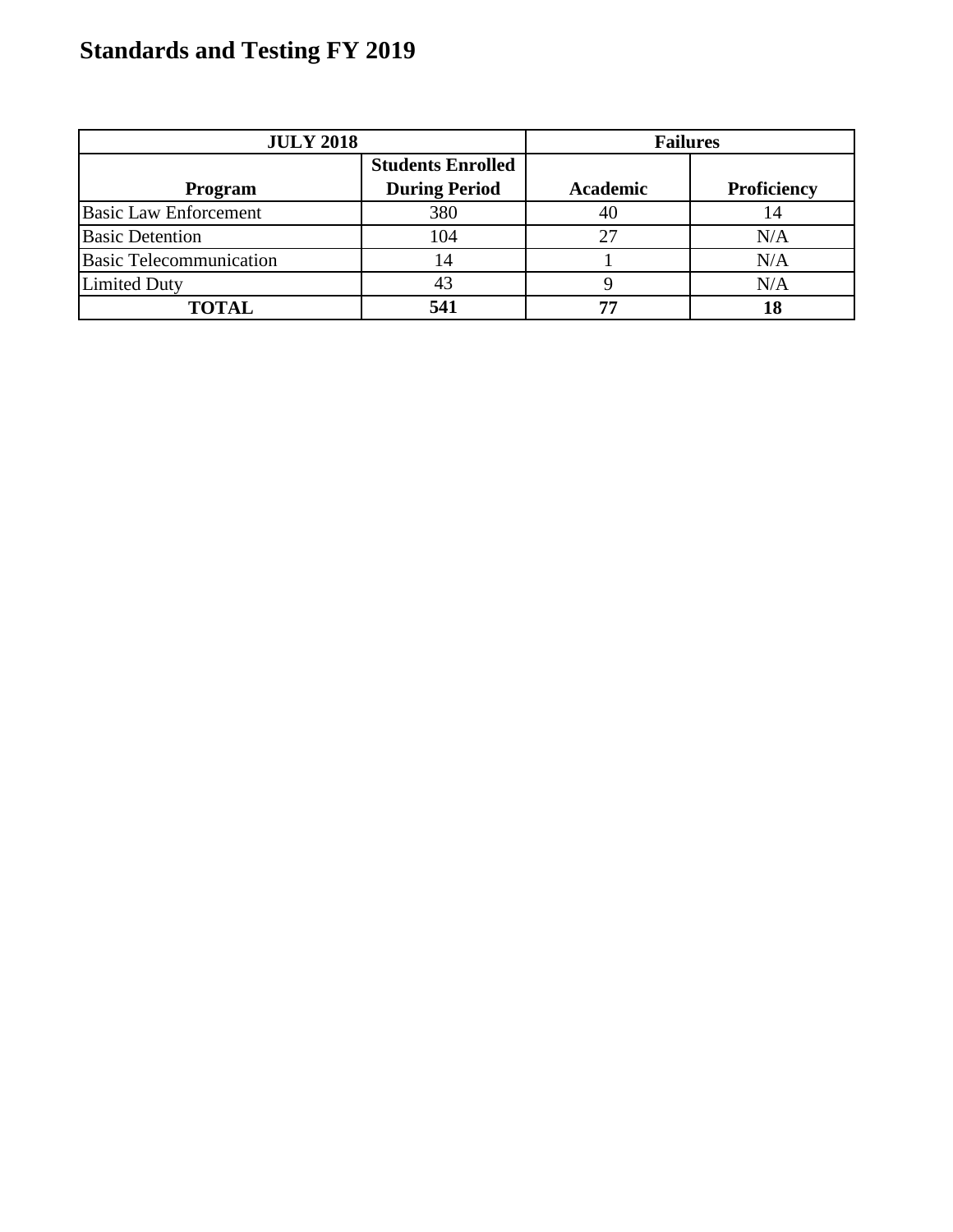| <b>AUGUST 2018</b>             |                                                  | <b>Failures</b> |             |
|--------------------------------|--------------------------------------------------|-----------------|-------------|
| Program                        | <b>Students Enrolled</b><br><b>During Period</b> | <b>Academic</b> | Proficiency |
| <b>Basic Law Enforcement</b>   | 459                                              | 42              |             |
| <b>Basic Detention</b>         | 116                                              | 30              | N/A         |
| <b>Basic Telecommunication</b> | 33                                               |                 | N/A         |
| <b>Limited Duty</b>            |                                                  |                 | N/A         |
| <b>TOTAL</b>                   | 651                                              |                 | 20          |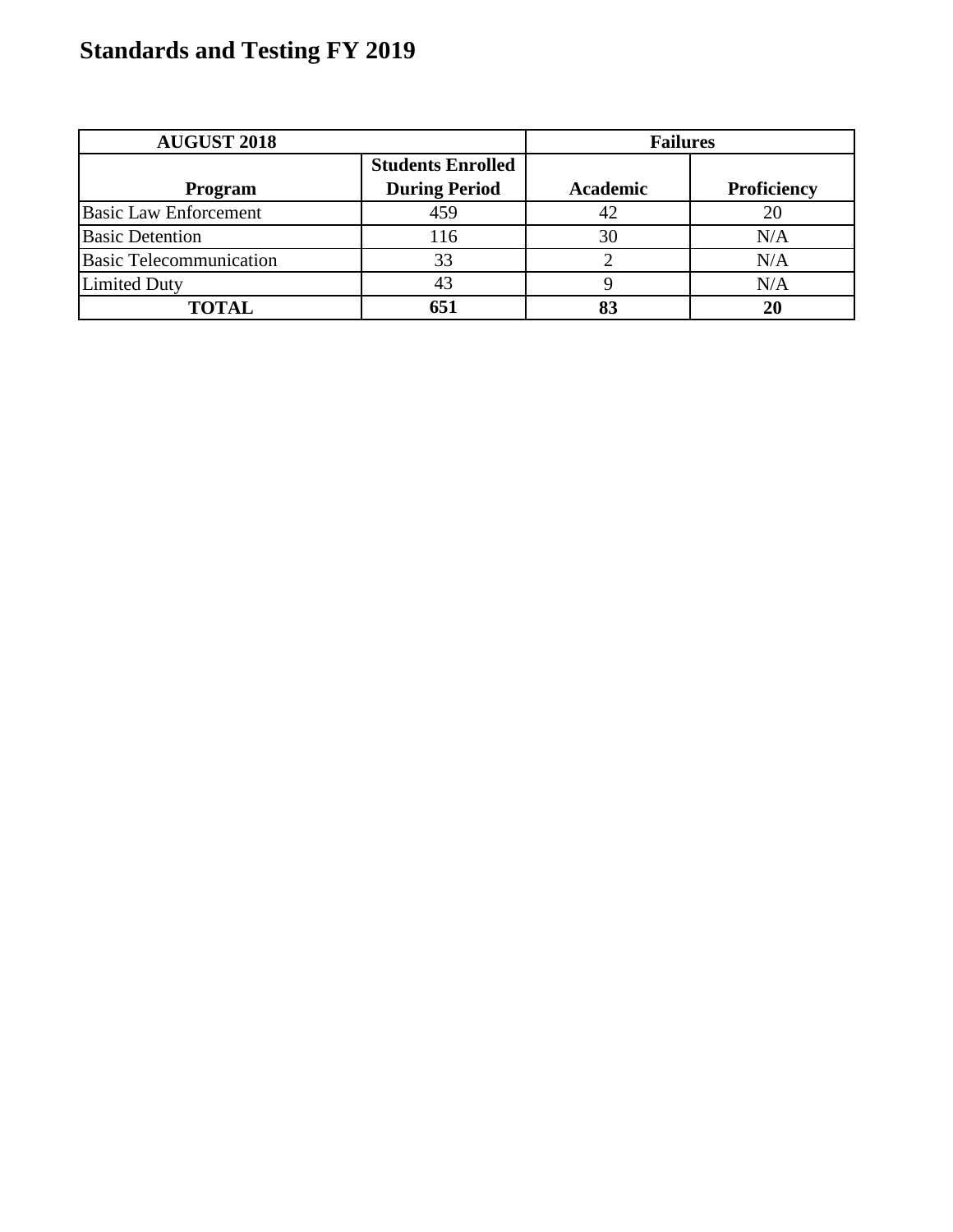| <b>SEPTEMBER 2018</b>          |                          | <b>Failures</b> |             |
|--------------------------------|--------------------------|-----------------|-------------|
|                                | <b>Students Enrolled</b> |                 |             |
| Program                        | <b>During Period</b>     | <b>Academic</b> | Proficiency |
| <b>Basic Law Enforcement</b>   | 380                      | 35              | 16          |
| <b>Basic Detention</b>         | 112                      | 19              | N/A         |
| <b>Basic Telecommunication</b> | 29                       |                 | N/A         |
| <b>Limited Duty</b>            | N/A                      | N/A             | N/A         |
| <b>TOTAL</b>                   | 521                      | 55              |             |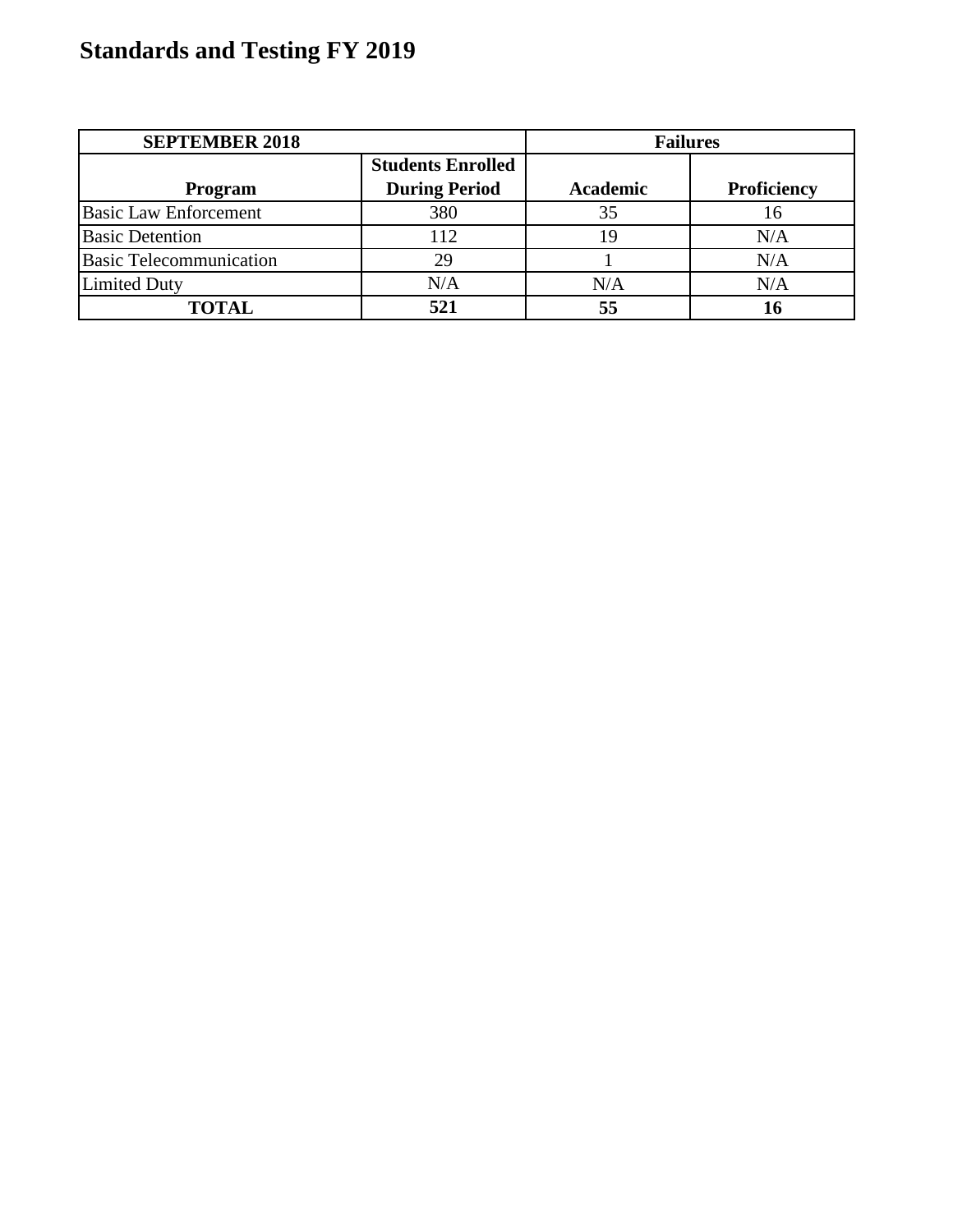| <b>OCTOBER 2018</b>            |                                                  | <b>Failures</b> |             |
|--------------------------------|--------------------------------------------------|-----------------|-------------|
| Program                        | <b>Students Enrolled</b><br><b>During Period</b> | <b>Academic</b> | Proficiency |
|                                |                                                  |                 |             |
| <b>Basic Law Enforcement</b>   | 379                                              | 37              | 18          |
| <b>Basic Detention</b>         | 104                                              |                 | N/A         |
| <b>Basic Telecommunication</b> | 33                                               |                 | N/A         |
| <b>Limited Duty</b>            |                                                  |                 | N/A         |
| <b>TOTAL</b>                   | 557                                              |                 |             |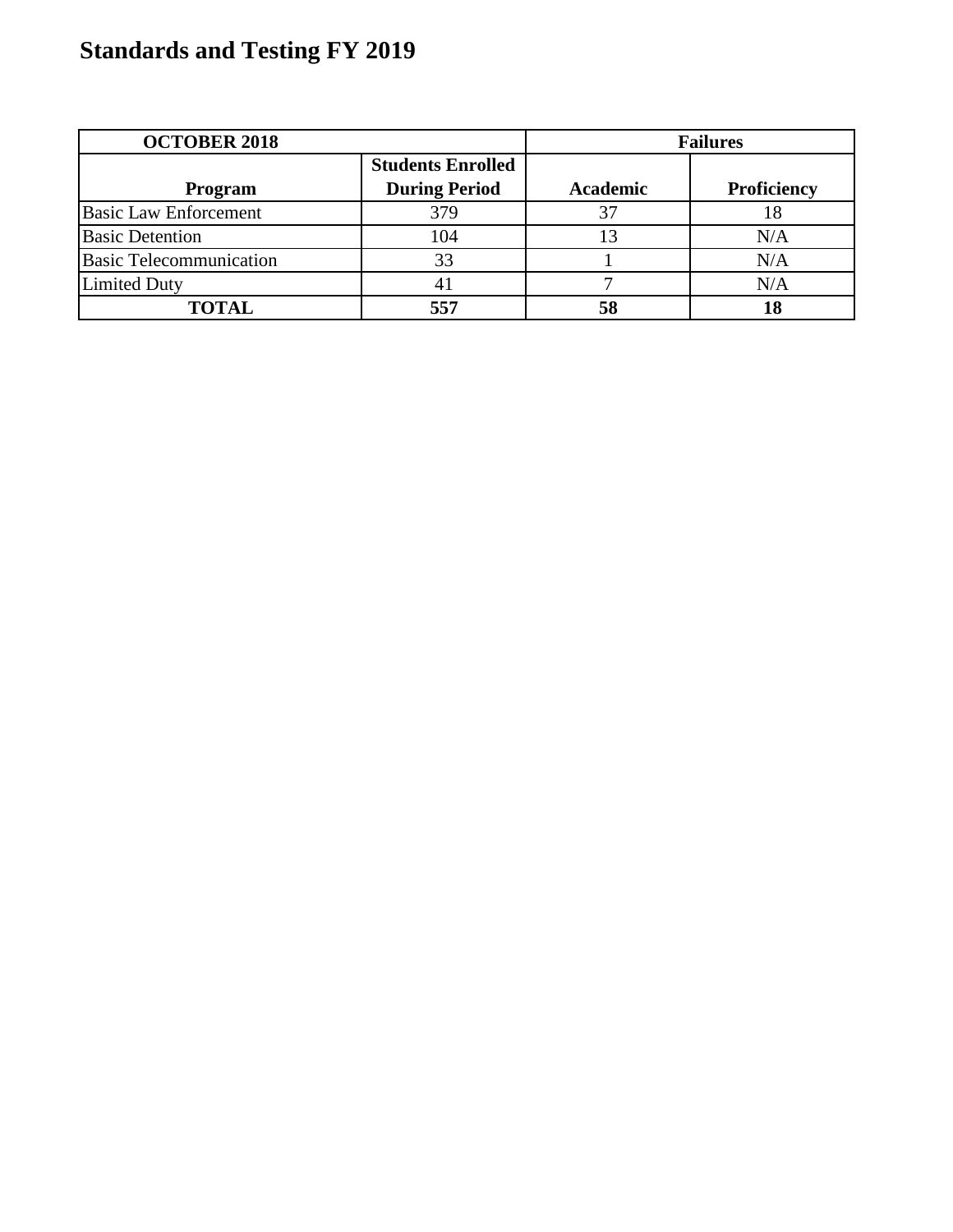| <b>NOVEMBER 2018</b>           |                          | <b>Failures</b> |             |
|--------------------------------|--------------------------|-----------------|-------------|
|                                | <b>Students Enrolled</b> |                 |             |
| Program                        | <b>During Period</b>     | <b>Academic</b> | Proficiency |
| <b>Basic Law Enforcement</b>   | 389                      | 34              |             |
| <b>Basic Detention</b>         | 110                      | 19              | N/A         |
| <b>Basic Telecommunication</b> | 19                       | N/A             | N/A         |
| <b>Limited Duty</b>            |                          |                 | N/A         |
| <b>TOTAL</b>                   | 559                      |                 |             |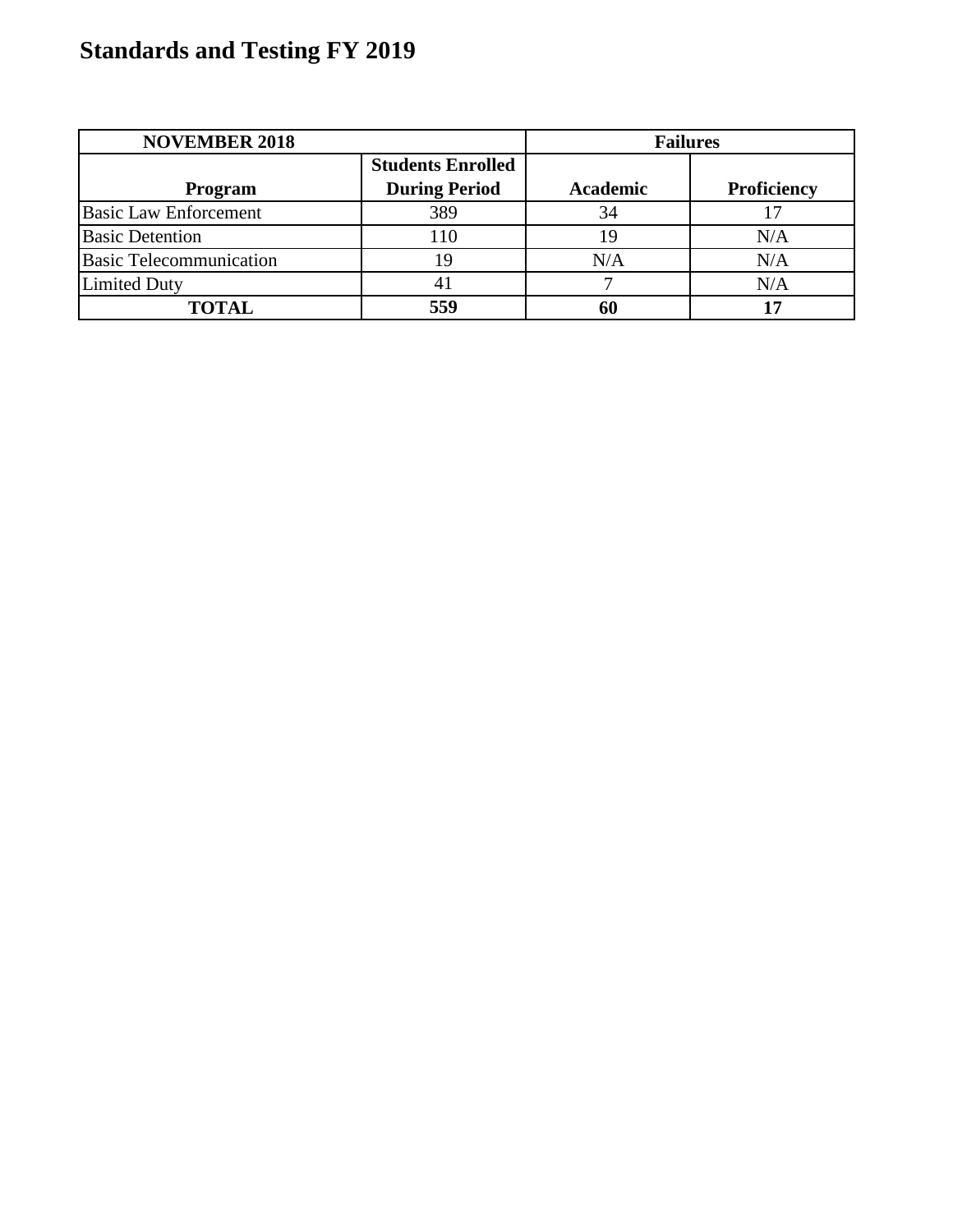| <b>DECEMBER 2018</b>           |                          | <b>Failures</b> |             |
|--------------------------------|--------------------------|-----------------|-------------|
|                                | <b>Students Enrolled</b> |                 |             |
| Program                        | <b>During Period</b>     | <b>Academic</b> | Proficiency |
| <b>Basic Law Enforcement</b>   | 382                      | 39              | 18          |
| <b>Basic Detention</b>         | 116                      | 25              | N/A         |
| <b>Basic Telecommunication</b> |                          | N/A             | N/A         |
| <b>Limited Duty</b>            | N/A                      | N/A             | N/A         |
| <b>TOTAL</b>                   | 513                      |                 |             |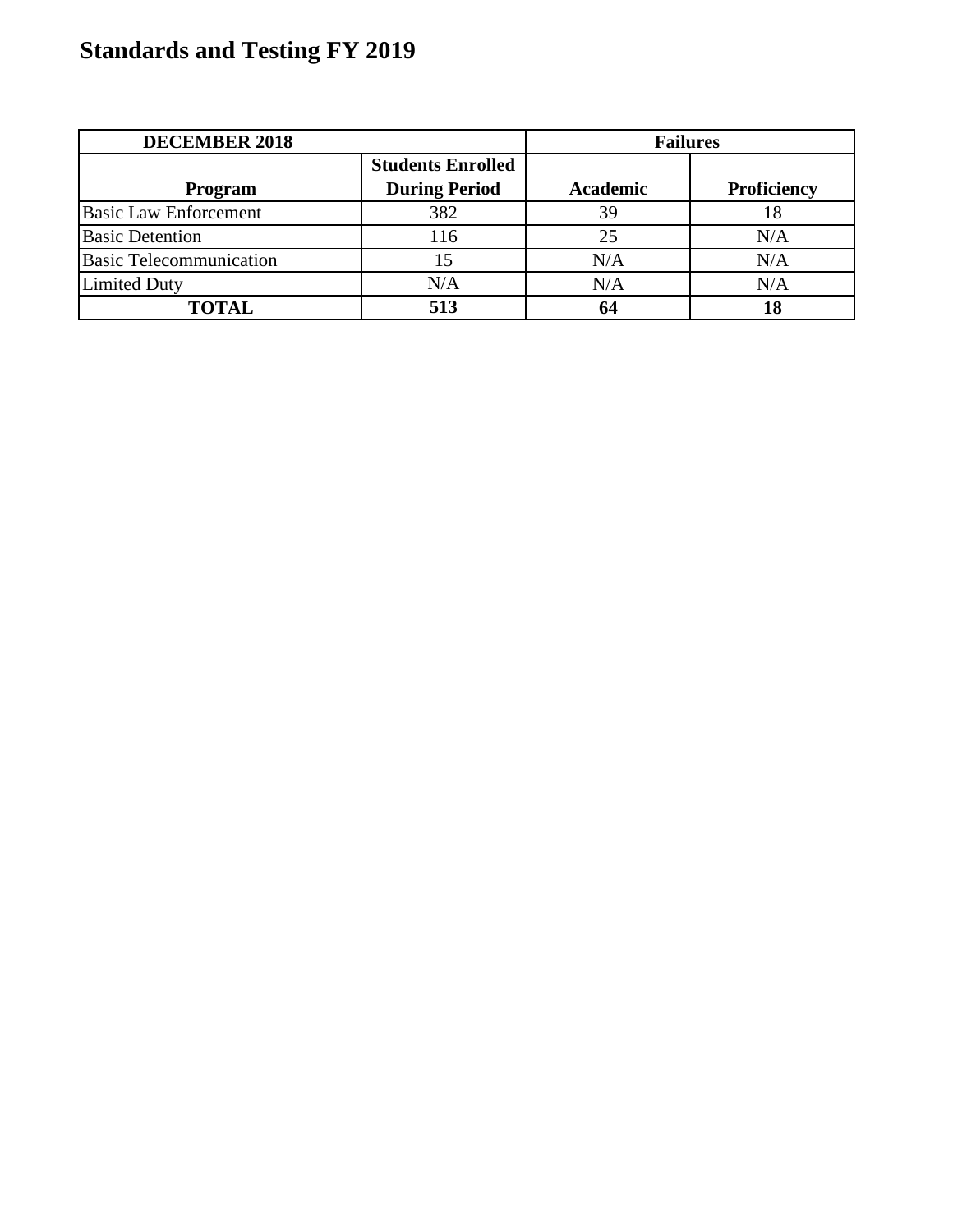| <b>JANUARY 2019</b>            |                                                  | <b>Failures</b> |             |
|--------------------------------|--------------------------------------------------|-----------------|-------------|
| Program                        | <b>Students Enrolled</b><br><b>During Period</b> | Academic        | Proficiency |
| <b>Basic Law Enforcement</b>   | 382                                              | 38              |             |
| <b>Basic Detention</b>         | 110                                              | 26              | N/A         |
| <b>Basic Telecommunication</b> | 33                                               |                 | N/A         |
| <b>Limited Duty</b>            | 53                                               |                 | N/A         |
| <b>TOTAL</b>                   | 578                                              |                 |             |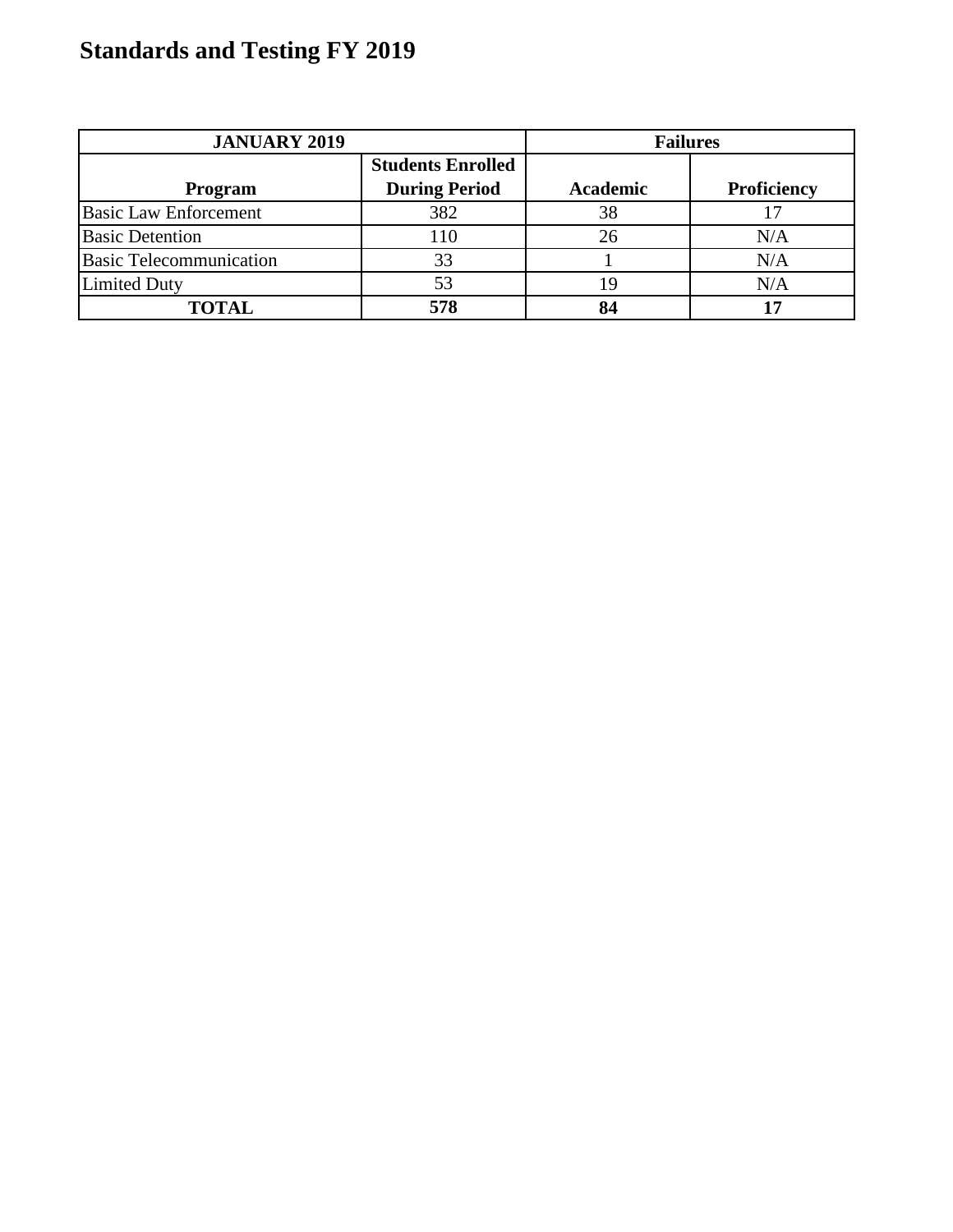| <b>FEBRUARY 2019</b>           |                                                  | <b>Failures</b> |             |
|--------------------------------|--------------------------------------------------|-----------------|-------------|
| Program                        | <b>Students Enrolled</b><br><b>During Period</b> | Academic        | Proficiency |
| <b>Basic Law Enforcement</b>   | 385                                              | 35              | 18          |
| <b>Basic Detention</b>         | 104                                              | 25              | N/A         |
| <b>Basic Telecommunication</b> | 33                                               | N/A             | N/A         |
| <b>Limited Duty</b>            | 53                                               |                 | N/A         |
| <b>TOTAL</b>                   | 575                                              | 70              | 18          |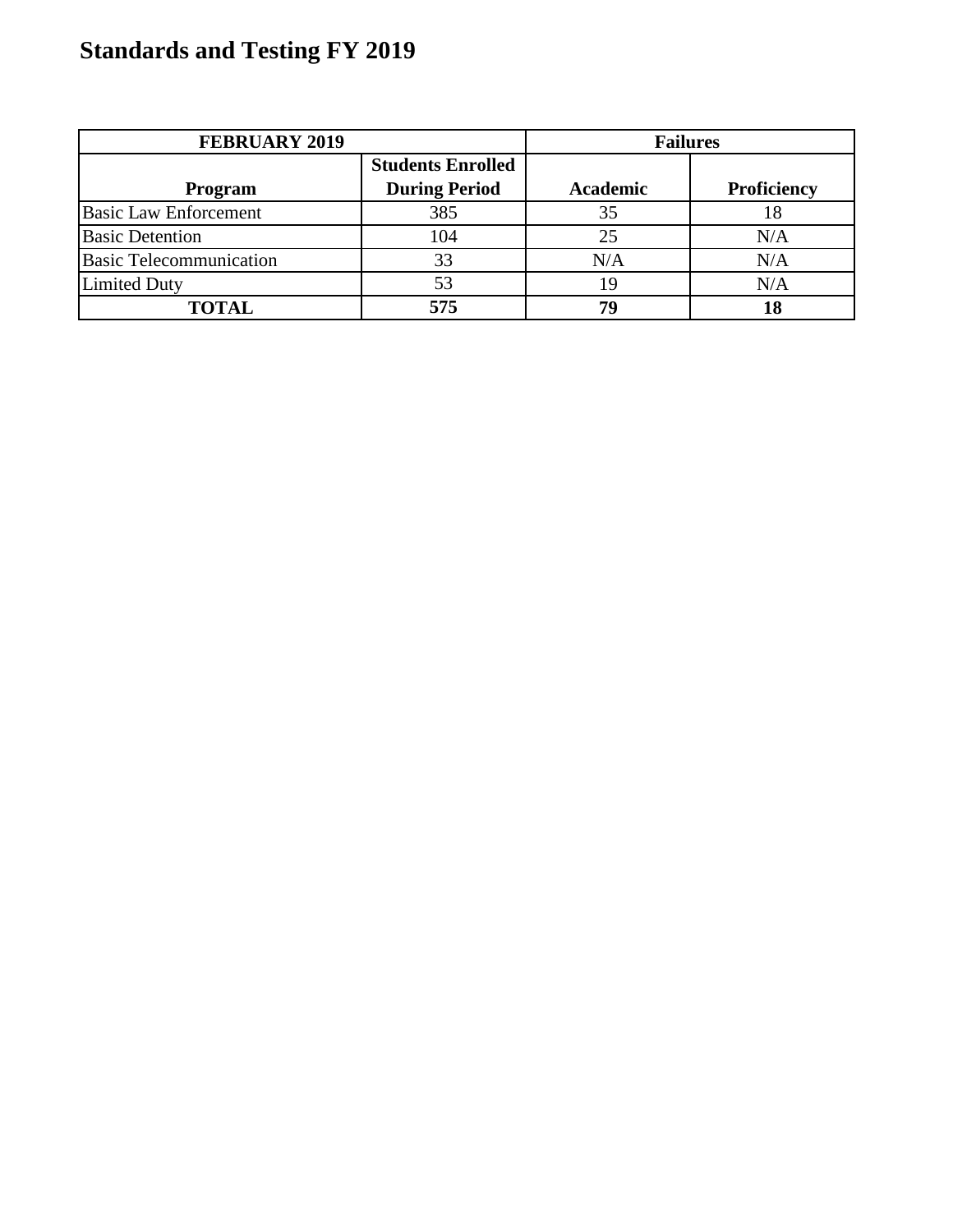| <b>MARCH 2019</b>              |                                                  | <b>Failures</b> |                    |
|--------------------------------|--------------------------------------------------|-----------------|--------------------|
| Program                        | <b>Students Enrolled</b><br><b>During Period</b> | <b>Academic</b> | <b>Proficiency</b> |
| <b>Basic Law Enforcement</b>   | 478                                              | 51              |                    |
| <b>Basic Detention</b>         | 105                                              | 24              | N/A                |
| <b>Basic Telecommunication</b> | 32                                               | N/A             | N/A                |
| <b>Limited Duty</b>            | N/A                                              | N/A             | N/A                |
| <b>TOTAL</b>                   | 615                                              | 75              | 29                 |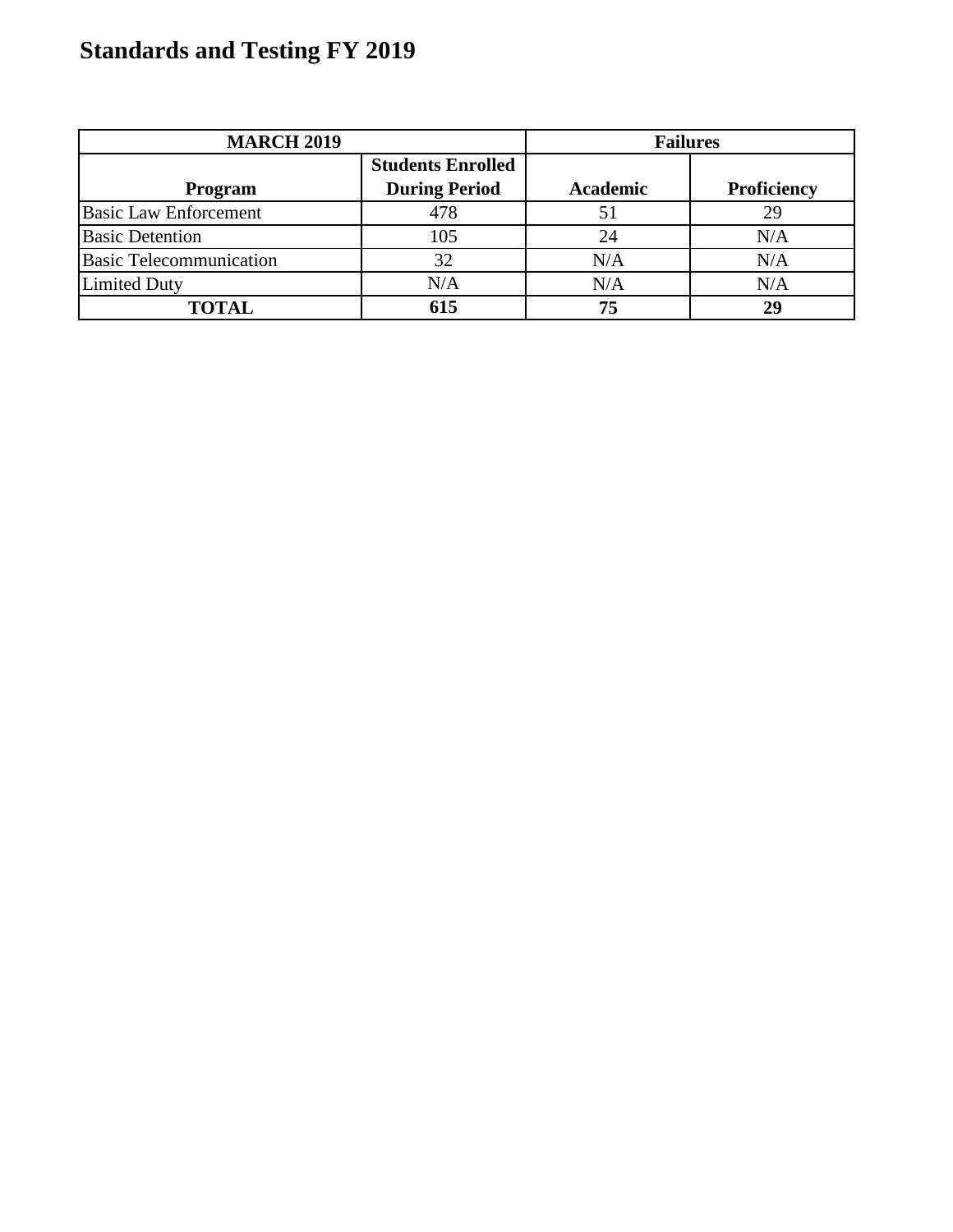| <b>APRIL 2019</b>              |                          | <b>Failures</b> |                    |
|--------------------------------|--------------------------|-----------------|--------------------|
|                                | <b>Students Enrolled</b> |                 |                    |
| Program                        | <b>During Period</b>     | Academic        | <b>Proficiency</b> |
| <b>Basic Law Enforcement</b>   | 332                      | 32              |                    |
| <b>Basic Detention</b>         | 100                      |                 |                    |
| <b>Basic Telecommunication</b> | 40                       |                 | N/A                |
| <b>Limited Duty</b>            | N/A                      | N/A             | N/A                |
| <b>TOTAL</b>                   |                          | 59              |                    |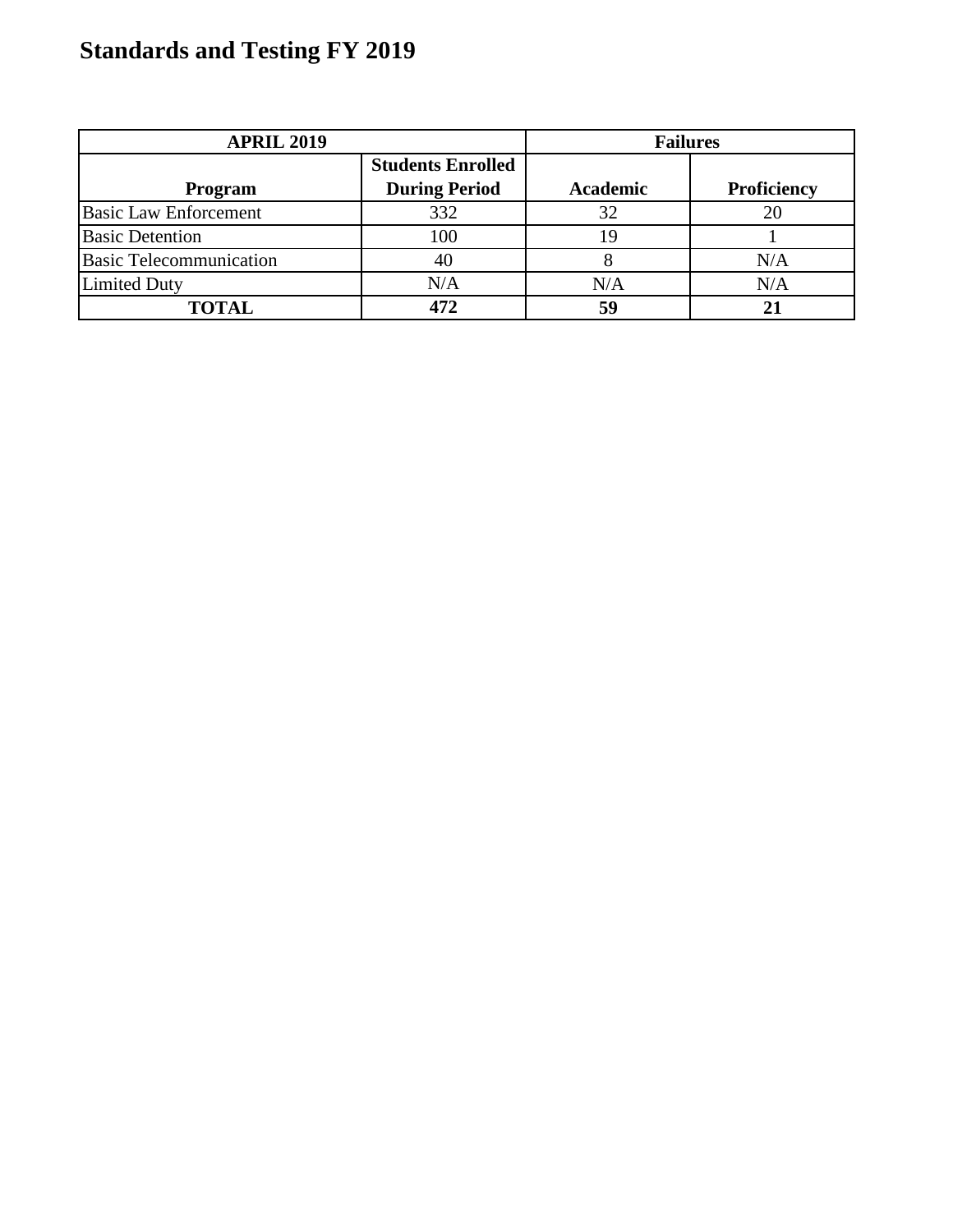| <b>MAY 2019</b>                |                          | <b>Failures</b> |                    |
|--------------------------------|--------------------------|-----------------|--------------------|
|                                | <b>Students Enrolled</b> |                 |                    |
| Program                        | <b>During Period</b>     | <b>Academic</b> | <b>Proficiency</b> |
| <b>Basic Law Enforcement</b>   | 248                      | 25              | 16                 |
| <b>Basic Detention</b>         | 99                       | 6               |                    |
| <b>Basic Telecommunication</b> |                          |                 | N/A                |
| <b>Limited Duty</b>            | 53                       |                 | N/A                |
| <b>TOTAL</b>                   |                          |                 |                    |